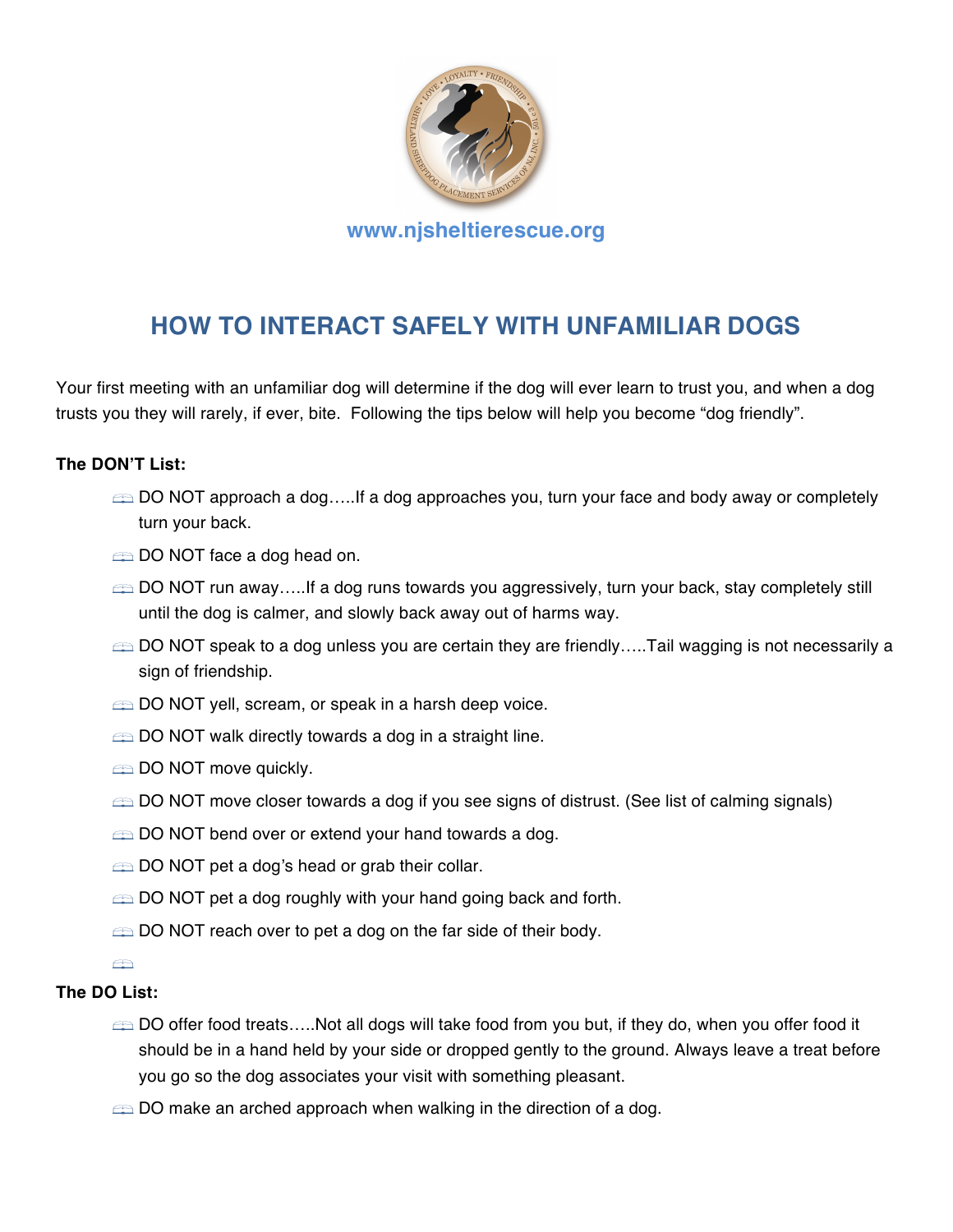

### **www.njsheltierescue.org**

 $\implies$  DO walk slowly when approaching.

- DO turn your head and look away.
- DO let a dog approach you first.....Never try to force your friendship on a dog.
- $\implies$  DO face a dog with your body and head turned to the side.
- ∈ DO yawn…..This reassuring gesture can work wonders to calm an agitated or worried dog.
- $\implies$  DO use a higher pitched "sing-songy" tone of voice when speaking.
- $\implies$  DO pet a dog under the chin or on the front of the chest very gently.
- DO pet a dog on the side nearest to you.....Reaching over the body causes a dog to be anxious.

### **CALMING SIGNALS DOGS USE WHEN THEY ARE ANXIOUS**

Calming signals are a way of communication used by dogs to resolve conflicts, prevent aggression and reduce stress. These signals are used between dogs as well as between dogs and other creatures they may see as a threat. When a dog gives a calming signal, they expect a signal back — a change in behavior. When the dog doesn't get a friendly signal back, they may become more stressed or frightened and possibly bite. Therefore people should learn to use these calming signals whenever they meet an unfamiliar dog. For example, if you continue to approach a dog that is giving clear signs that they distrust you without giving a signal back to them that you mean no harm, they will feel the need to escalate their defense. By observing the dog's signs when you approach, and "answering" them with a non-threatening response, the dog is more apt to feel that you mean no harm. The more stressed the dog gets, the more likely you are to get bit.

Dog language consists of a variety of signals using body, face, ears, tail, sounds, movement, and expression. The primary calming signals that dogs use are listed below. We can use some of these same signals to "answer" a dog to show them we are not a threat.

- $\implies$  Averting their eyes. No direct eye contact or staring.
- $\implies$  Turning their heads or bodies away from the conflict.
- **Example 1** Licking their nose or lips.
- **End** Yawning.